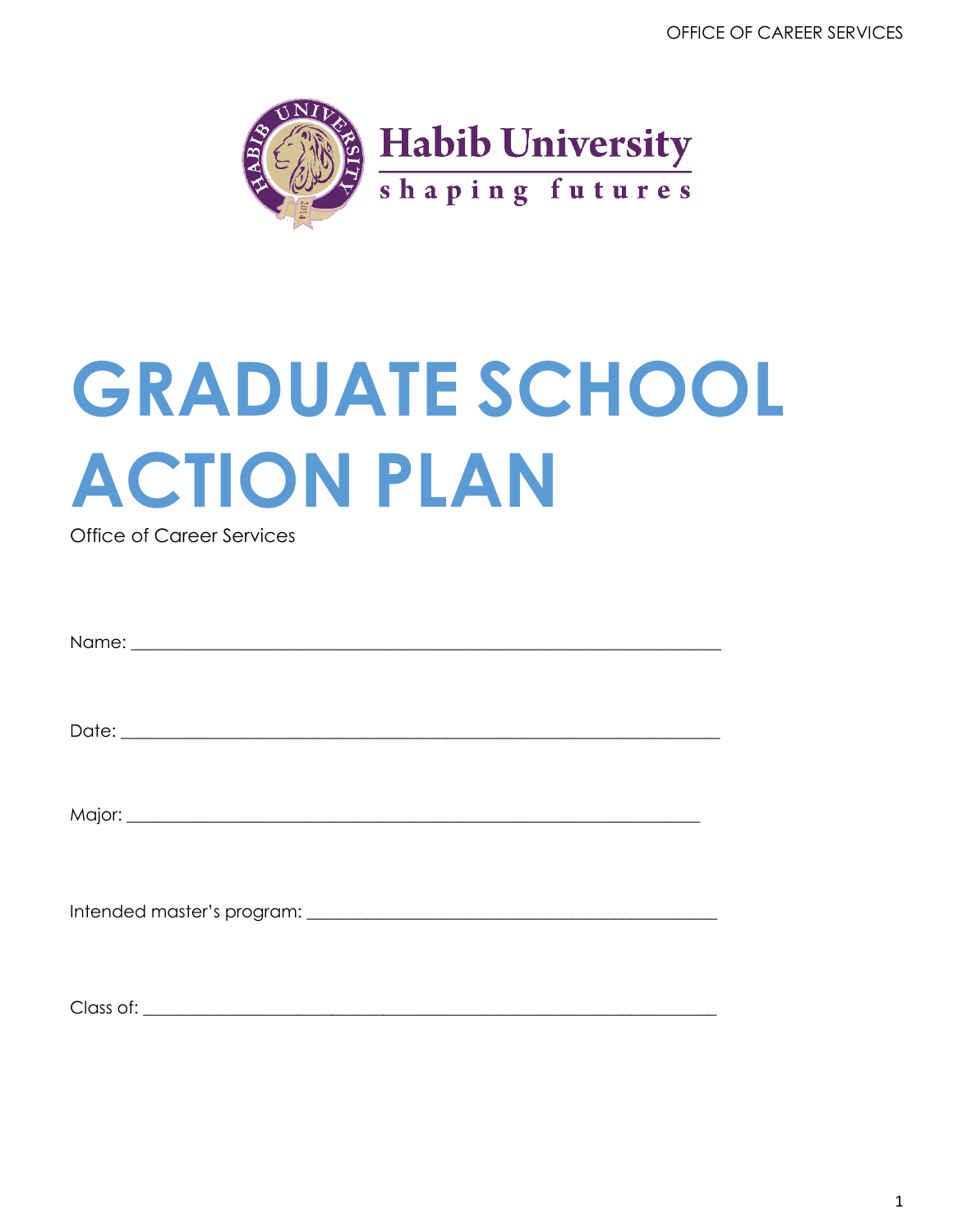# **Action Plan:**

The office of Career Services (OCS) aims to facilitate students who are interested in applying to graduate school by means of using different tools such as workshops/events/seminars, standardized test mock sessions, panel discussions, mentor mapping and one-on-one counseling. The students are encouraged to meet with one of the career counselors on a regular basis to get assistance in the application process. To make the process of applying to graduate school easier, the OCS has developed a detailed step-by-step action plan for students to keep track of their progress. The steps of the actions plan are as follows:

- **Step 1:** Research Graduate School(s)
- **Step 2:** Approaching Mentors/Advisors
- **Step 3:** Prepare and Register for Required Standardized Test
- **Step 4:** Request Letters of Recommendation
- **Step 5:** Start Drafting your Personal Statement or Essay
- **Step 6:** Gather Relevant Documents
- **Step 7:** Start Submitting Applications

**Step 8:** Decision

**Parallel Plan:** What is your plan B?

Applying to graduate school can be a daunting and overwhelming experience for many students therefore, in this action plan specific guidelines and tools have been provided with each of the step mentioned above. The aim of this action plan is to help student keep track of their progress in one place. This tool is not only helpful for students but also for their counselors and mentors to map their progress. It is strongly recommended that students meet with their faculty mentors and career counselors on a regular basis to update them about their progress by completing the following action plan: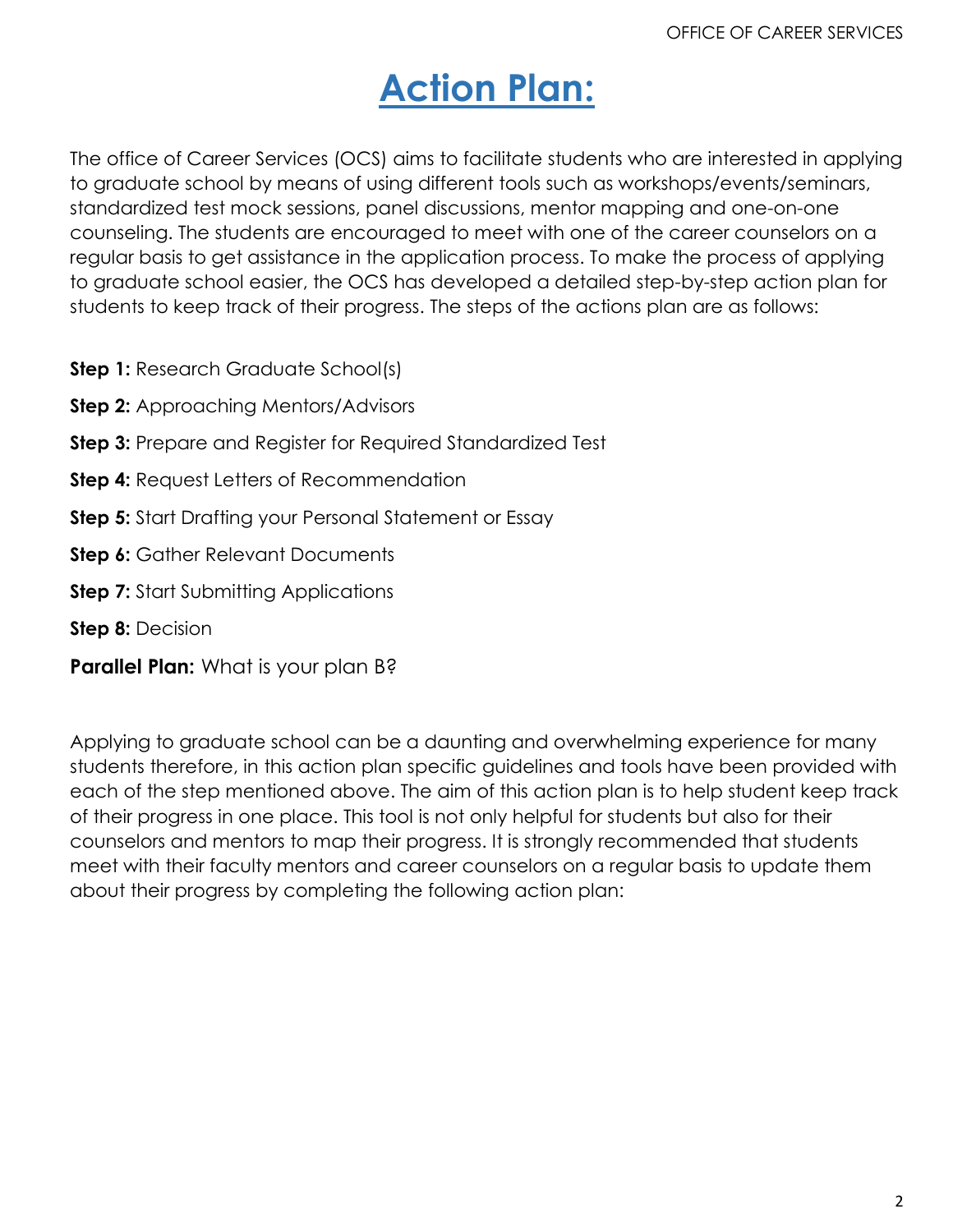# **Step 1: Research Graduate School(s)**

The first step in applying to graduate school is by making a list of all potential graduate school(s) you are interested in by different means such as google search, college guides, talking to friends or family etc.

Searching for graduate school can be very intimidating and overwhelming experience. Therefore, it is crucial to use some sort of guide or an organizing tool(s), such as the one provided below, to keep track of all the researched programs and their requirements. This tool will not only help you organize your searches but also to help you shortlist universities based on different factors such as tuitions fees, scholarship availability, location etc.

#### **Graduate School Comparison Chart:**

| <b>SCHOOL</b>                             | <b>University 1</b> | <b>University 2</b> | <b>University 3</b> | <b>University 4</b> |
|-------------------------------------------|---------------------|---------------------|---------------------|---------------------|
| City, State and Country                   |                     |                     |                     |                     |
| Size Of Community                         |                     |                     |                     |                     |
| Public/Private                            |                     |                     |                     |                     |
| # Students Attending                      |                     |                     |                     |                     |
| <b>ACADEMIC PROGRAM</b>                   |                     |                     |                     |                     |
| National Ranking                          |                     |                     |                     |                     |
| Degree                                    |                     |                     |                     |                     |
| Program                                   |                     |                     |                     |                     |
| <b>Entrance Test</b><br>Requirement       |                     |                     |                     |                     |
| <b>GPA Requirement</b>                    |                     |                     |                     |                     |
| Duration                                  |                     |                     |                     |                     |
| <b>APPLICATION</b><br><b>REQUIREMENTS</b> |                     |                     |                     |                     |
| <b>Application Deadline</b>               |                     |                     |                     |                     |
| Application fee                           |                     |                     |                     |                     |
| Entrance Test & Score                     |                     |                     |                     |                     |
| Language requirement                      |                     |                     |                     |                     |
| <b>Course Prerequisites</b>               |                     |                     |                     |                     |
| <b>COST</b>                               |                     |                     |                     |                     |
| Tuition (In/Out State)                    |                     |                     |                     |                     |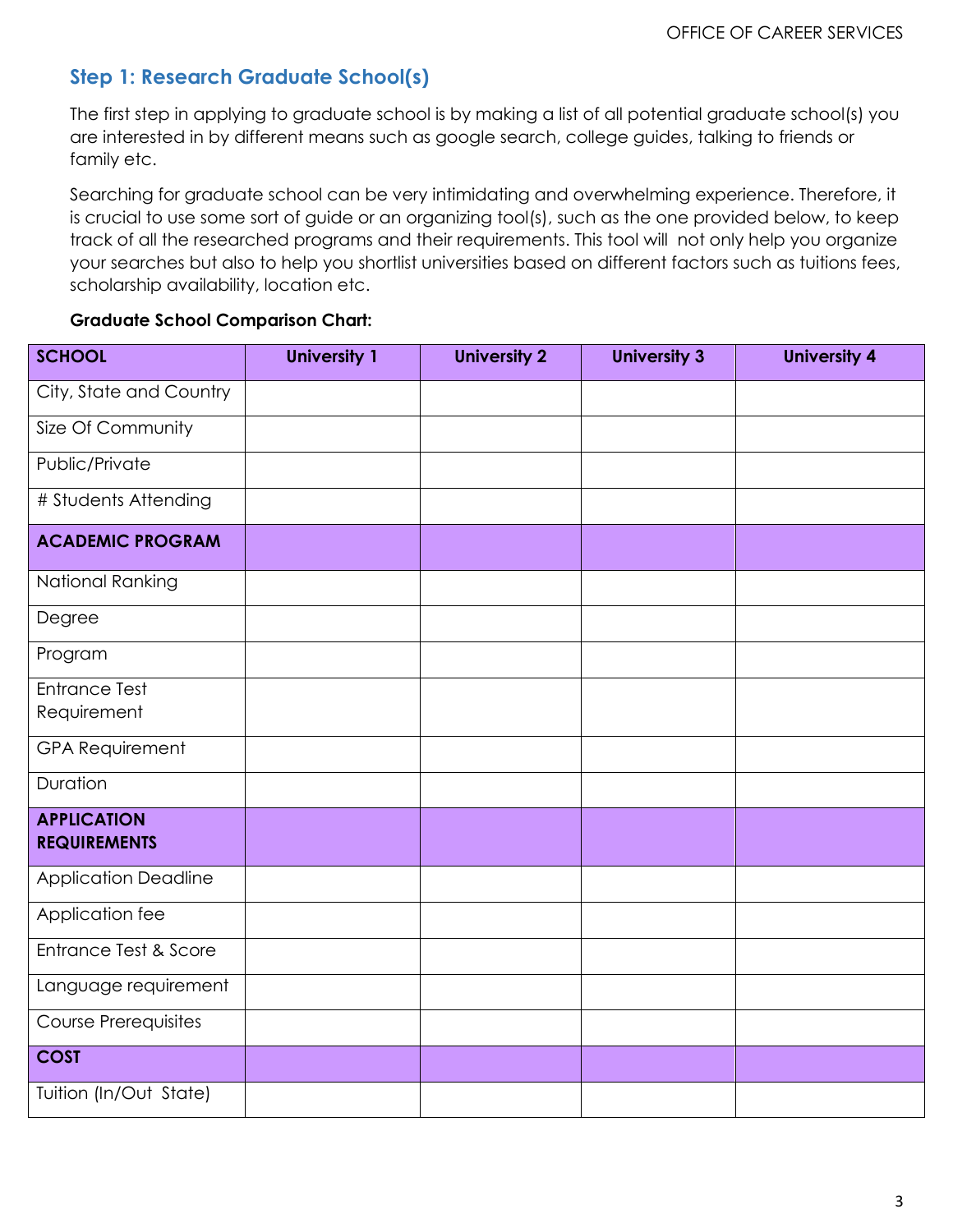| Others expenses                                       |  |  |
|-------------------------------------------------------|--|--|
| Living cost estimate (on<br>campus and off<br>campus) |  |  |
| <b>FINANCIAL AID</b>                                  |  |  |
| Financial Aid options                                 |  |  |
| Work Study                                            |  |  |
| Fellowships/Scholarships                              |  |  |
| <b>Links</b>                                          |  |  |
|                                                       |  |  |

# **Step 2: Approaching Mentors/Advisors**

After you have decided which program to enroll in or which graduate school(s) to attend, it is always wise to consult faculty since they have ample amount of knowledge to share with students regarding graduate schools. The faculty are usually well versed and familiar with the application process as well. The faculty cannot only help students guide in choosing a relevant program but they can also help students with the application process.

Some tips for approaching faculty are below:

- Take an appointment by formally sending an email explaining the agenda of the meeting
- **Be respectful**
- Be punctual and arrive on time
- **Make sure to do your homework about different programs and graduate schools before** meeting any faculty member
- **Have a list of questions ready** Sample questions can be:
	- What are your suggestions for me? Which program would be more suited for me?
	- $\triangleright$  How long is the application process?
	- What factors should I consider before applying?
	- What are some of the career prospects for a particular degree?
	- $\triangleright$  Tips or suggestions?
- **Take notes**
- **Don't hesitate to ask questions**
- Be flexible and keep yourself open to new suggestions and ideas
- **Write a thank you email after the meeting**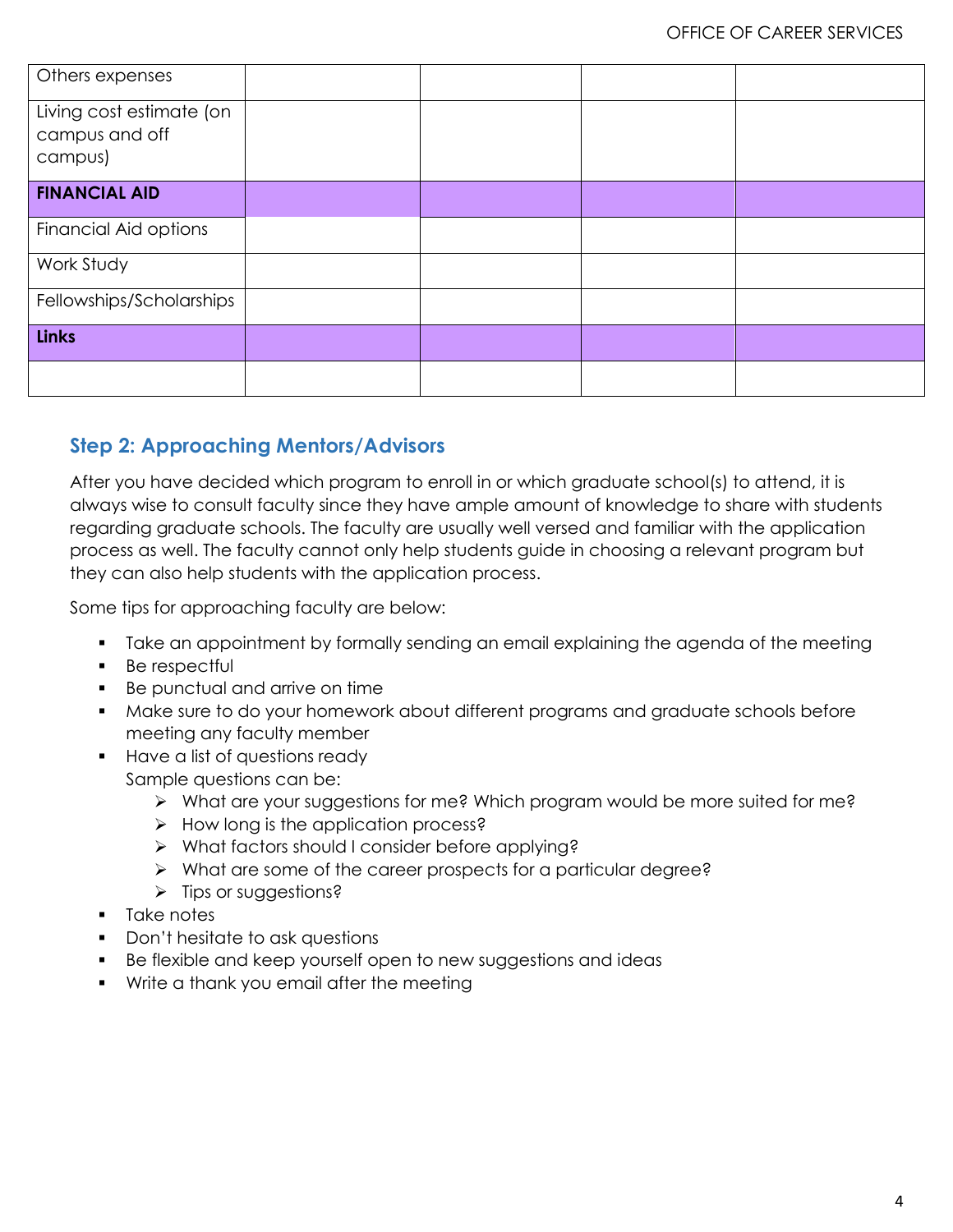# **Step 3: Prepare and Register for Required Standardized Test**

Almost all international graduate schools require students to take standardized test such as IELTS, TOEFL, GRE, GMAT, etc. based on their selected master's program and some local school as well for e.g. LUMS. In order to get your application accepted, it is crucial to get the recommended score or higher in these standardized tests. Some of the tests require extensive preparation such as GRE and GMAT therefore, it is very important to take the test at the right time. You can always retake a test but since these tests can be costly, it is always recommended to take your test when well prepared and well ahead of time. Following are some of the details for the most common standardized test:

#### **English Proficiency Tests:**

IELTS (The International English Language Testing System)

- Types: Academic and General Training (IELTS UKVI for schools in Europe)
- Validity: 2 years

TOEFL (Test of English as a Foreign Language)

• Validity: 2 years

#### **Admission Test:**

GRE (Graduate Record Examination)

• Validity: 5 years

GMAT (Graduate Management Admission Test)

• Validity: 5 years

For more information about these tests, visit their websites. There are numerous resources available online to help students prepare for them. To plan your timeline for taking the tests, use the following tool to help you keep track of deadlines:

#### **Standardized Tests:**

| <b>University</b><br><b>Name</b> | <b>Test</b> | <b>Deadline to</b><br>submit scores | <b>Registered to</b><br>take the test on | <b>Minimum Score</b><br><b>Requirement</b> | <b>Scores</b><br><b>Achieved</b> |
|----------------------------------|-------------|-------------------------------------|------------------------------------------|--------------------------------------------|----------------------------------|
|                                  |             |                                     |                                          |                                            |                                  |
|                                  |             |                                     |                                          |                                            |                                  |
|                                  |             |                                     |                                          |                                            |                                  |
|                                  |             |                                     |                                          |                                            |                                  |
|                                  |             |                                     |                                          |                                            |                                  |
|                                  |             |                                     |                                          |                                            |                                  |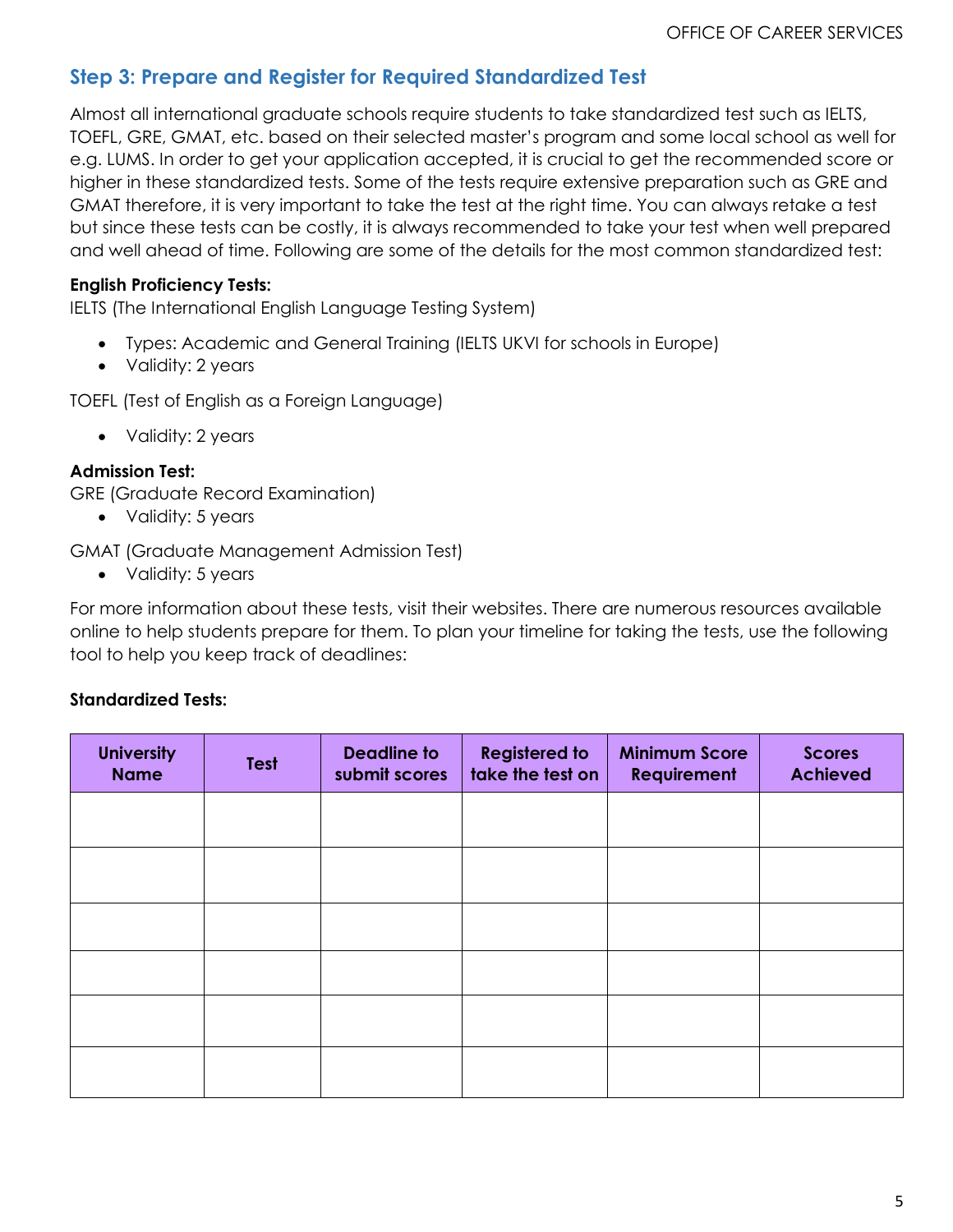# **Step 4: Request Letters of Recommendation**

Recommendation letters are an important part of the application process. Most students don't realize the importance of a good recommendation or they delay the process therefore they are unable to get a good recommendation letter on time. When requesting for recommendation letters always keep the following points in mind:

- Ask the recommender way ahead of time if they can write a strong recommendation letter for you
- Writing a recommendation letter takes time so make sure you are giving plenty of time and all the relevant information and documents such as:
	- CV/Resume
	- $\triangleright$  A draft of your personal statement
	- ▶ Complete information about your chosen graduate school and program including submission deadlines and instructions (if provided)
	- $\triangleright$  If submission needs to be mailed provide an address and a stamped envelope
	- $\triangleright$  If your application will be mailed as one packet then provide an envelope with your name on it so that the recommender can seal and sign it.

To keep a track of recommendation requests status, use the following tool to make sure your deadlines are met:

## **Recommendation Letters Status Table:**

| Letters requested from: | <b>Course</b> | <b>Status of letters</b>                                                                                          |
|-------------------------|---------------|-------------------------------------------------------------------------------------------------------------------|
| Professor 1:            |               | □ Requested - Date:________________<br>$\Box$ Pending<br>Q Completed/Received - Date:                             |
| Professor 2:            |               | <b>Q</b> Requested - Date:________________<br>$\Box$ Pending<br>□ Completed/Received - Date: <u>■ ■ Completed</u> |
| Professor 3:            |               | <b>Q</b> Requested - Date:________________<br>$\Box$ Pending<br>O Completed/Received - Date:                      |
| Professor 4:            |               | <b>Q</b> Requested - Date:_______________<br>$\Box$ Pending<br>Q Completed/Received - Date:                       |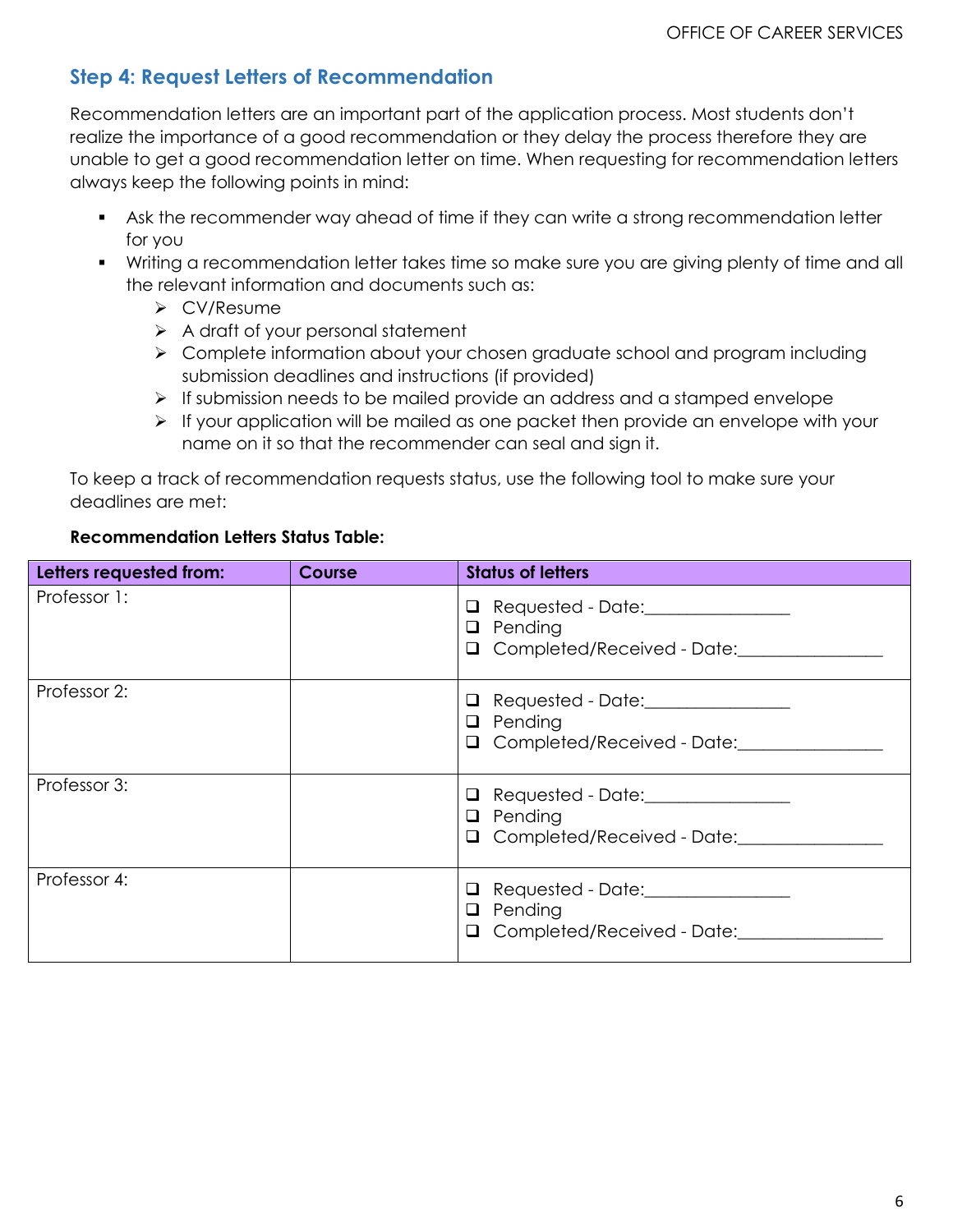# **Step 5: Start Drafting your Personal Statement or Essay**

Personal statement or statement of purpose is an important aspect of all graduate school applications. A well-written personal statement can greatly influence your ability to get into a particular graduate school. For that reason, it is crucial that students spend a considerable amount of time drafting their personal statements. Some universities provide a template or a prompt as a guide but if a template is not given, follow the ABC rule provided below:



Once you have written your personal statement, make sure to get it **proof read** by peers or to get help from someone at the HU Writing Center in tailoring your essay.

# **Step 6: Gather Relevant Documents**

Once you have completed the first five steps, it is now time to gather all your documents in one file so that you don't lose anything. You can make multiple files for each school or make separate tabs using one folder. It is up to you to use whatever method as long as you are keeping everything in a secure place. Use the checklist given below to help you organize your documents.

#### **Documents Checklist:**

- Academic Transcripts
- **Q** Personal Statement
- □ Resume/CV
- Language Test Results (TOEFL/IELTS/German Language, etc.)
- □ Other Tests Results (GMAT, GRE, etc.)
- Recommendation/Reference Letters (from Faculty, Employers, Supervisors)
- Evidence of Financial Capability/Tax Statements
- $\Box$  Identity Documents (Passport, NIC, Birth Certificate)
- □ Portfolios/Research Papers/Articles/Publications
- Other: \_\_\_\_\_\_\_\_\_\_\_\_\_\_\_\_\_\_\_\_\_\_\_\_\_\_\_\_\_\_\_\_\_\_\_\_\_\_\_\_\_\_\_\_\_\_\_\_\_\_\_\_\_\_\_\_\_\_\_\_\_\_\_\_\_\_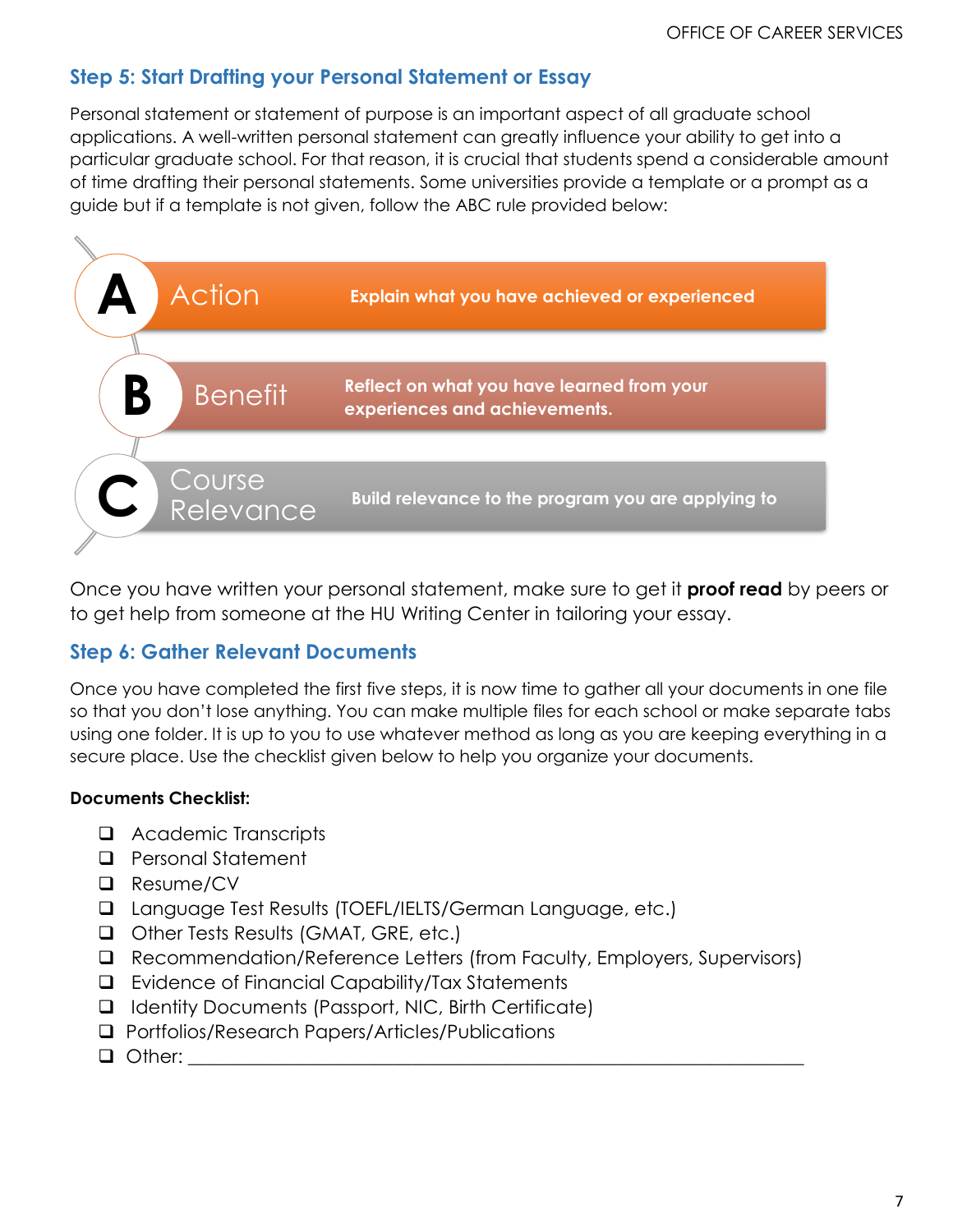# **Step 7: Start Submitting Applications**

After you have gathered all your documents, you start applying to schools you have shortlisted. Almost all school require online submission of applications and each website needs its unique user ID and password. Students can easily get overwhelmed remembering the different login ID's and passwords when filling multiple applications therefore, it is critical for students to keep their information secure for future use. Use the table below to help you organize your online access and other information in one place so it's easier for you to fill out multiple applications simultaneously.

#### **Application Submission Table:**

|                                | <b>University Name:</b>                      |  |  |
|--------------------------------|----------------------------------------------|--|--|
| Access<br>Online               | Website                                      |  |  |
|                                | Login                                        |  |  |
|                                | Password Pin                                 |  |  |
|                                | <b>Test Scores</b>                           |  |  |
|                                | Transcripts<br>Degree                        |  |  |
| <b>Application Requirement</b> | No. of<br>Recommendation<br>letters Required |  |  |
|                                | Personal<br>Statement/Essay                  |  |  |
|                                | Other                                        |  |  |
| Status                         | Complete/<br>Incomplete                      |  |  |